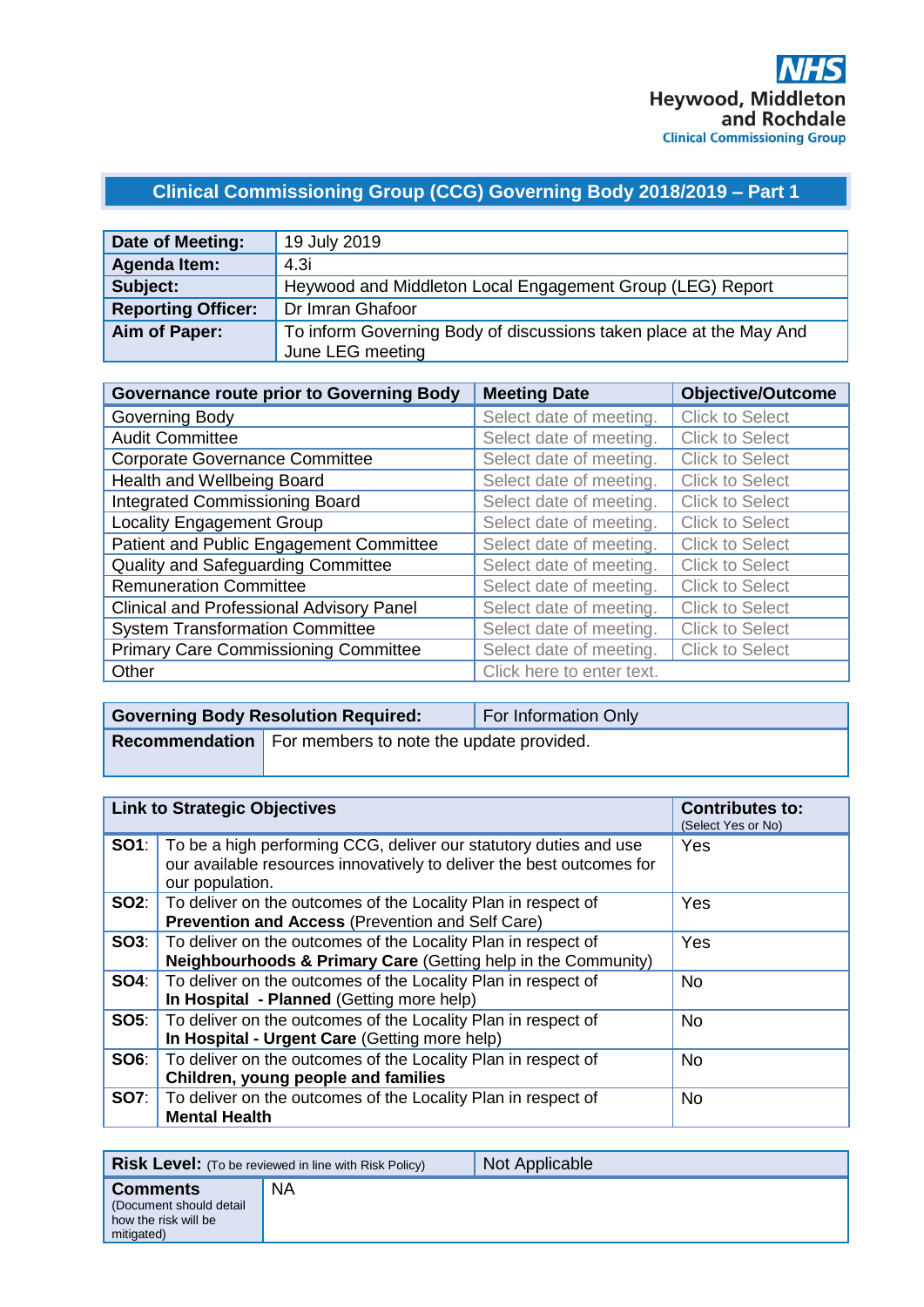| <b>Content Approval/Sign Off:</b>                                 |                                                                       |
|-------------------------------------------------------------------|-----------------------------------------------------------------------|
| The contents of this paper have been<br>reviewed and approved by: | Clinical Locality Lead for Heywood and<br>Middleton, Dr Imran Ghafoor |
| <b>Clinical Content signed off by:</b>                            | Not applicable                                                        |
| Financial content signed off by:                                  | Not Applicable                                                        |

|                                                       | <b>Completed:</b> |
|-------------------------------------------------------|-------------------|
| Clinical Engagement taken place                       | Not Applicable    |
| Patient and Public Involvement                        | Not Applicable    |
| <b>Patient Data Impact Assessment</b>                 | Not Applicable    |
| Equality Analysis / Human Rights Assessment completed | Not Applicable    |

#### **Executive Summary**

**The Heywood and Middleton Local Engagement Group (LEG) meeting was held at the Middleton Masonic on Tuesday 14th May 2019 at Middleton Masonic Hall**.

#### **Presentation**

A presentation was given on hydration and nutrition by Martin Hazelhusrt. He advised about how important nutrition is especially in the elderly population. He also advised re food being much better than supplements. Members advised about the importance of sharing this information via their noticeboards, PPGs and nursing homes. Contact details were given by Mr Hazelhurst.

Mike O'Keefe from Rochdale Adult Care shared the Autism Strategy with the members. A report 'Making GM Autism Friendly 2019 to 2022' was shared with members.

The strategy was summarised for members. The main points were communication for patients with autism and information about appointment times.

#### **Meetings**

Members were advised that Fred Thomason had stepped down from chairing the meeting. Members were asked to put themselves forward for the role of the LEG chair.

Members were advised about CPAP and this meeting highlighted some of the achievements of the CPAP. They were advised about the breakthrough with regards to Duplicate scanning, MSK services, Pain Clinic review and Lymphedema service. Members were thanked for their participation. They were also advised about the CPAP and the open invite to GP's.

Members were advised that Community services would now be moving to Northern Care Alliance from the 1st of July 2019. They were also informed about the procurement of children's services which was being undertaken and would be mobilised in September 2019.

Members were advised about the deadline for Primary Care networks. Heywood and Middleton Networks had been decided however issues were still present for the Rochdale Networks.

The balloon payments for the Core Plus Contract were discussed with members. They were advised about the balloon payments and the fact that the prescribing data was still awaited. This would be discussed after the May Governing Body in an extraordinary meeting. Members were thanked for their hard work around prescribing especially with regards to antibiotics.

My COPD app launch was discussed with members. A number of prescribing issues were discussed with members including the maximum number of days which controlled drugs can be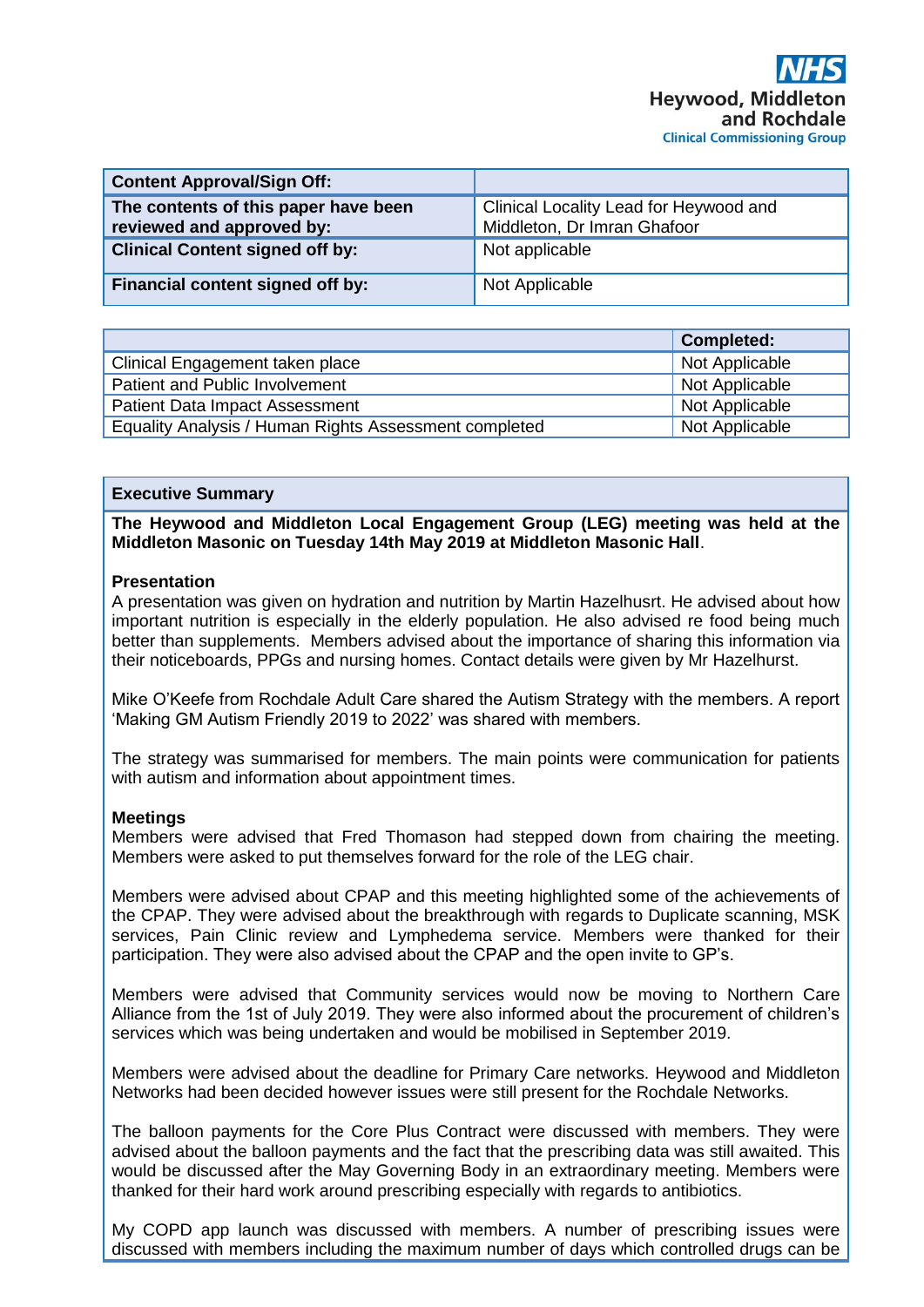prescribed is 30 days. A suggestion to discuss in a future CPAP about antibiotics (given 20% are from Secondary Care) and secondary care prescribing was mentioned by members. This would be looked into further.

Members were advised about the £12.2 million financial deficit that the CCG were facing alongside the QIPP Projects to help reduce this. Discussion was had around Health Apps and whether this could help patients in HMR.

**The Heywood and Middleton Local Engagement Group (LEG) meeting was held at the Middleton Masonic on Tuesday 11th June 2019 at Middleton Masonic Hall**.

### **Presentation**

The George House Trust gave a presentation about HIV Awareness and support for patients newly diagnosed with HIV. As well as running training sessions for Health care Professional they also run courses for schools and provide social support.

The George House Trust advised about how early testing in HIV can have a better prognosis for patients. There was discussion around PEP and how this is being trialled in Greater Manchester to help reduce the burden of HIV. Contact details were given to the members to contact them if they had any further issues.

The second presentation was given by the Parent Infant Mental Health Service (newly launched service) as well as Healthy Young Minds. Healthy young Minds advised members about change in referrals and that everything would now go via Single Point of Entry.

The Parent Infant Mental Health service is for parent/ carers who have a mental health issue that has the possibility of affecting the relationship with their baby. The referral criterion was given to members. They were also advised about a special scheme called Dads Matter. This is an online support group for fathers of children.

Members were advised by about the proposed change to LEG meetings and that the options papers were being sent to them for review and to make a decision. Also, regarding the August meeting- members felt that the LEG meeting should be cancelled however the Primacy Care Networks would still meet.

#### **Meetings**

Members were advised about the new direct access for CT for suspected Pancreatic Cancers and about FIT testing for low risk patients to rule out bowel cancer.

Members were also advised about the Primary Networks and following the extraordinary meeting that they were approved. They were also updated about the on-going reconfiguration of hospitals. The main issue was funding in relation to the re organisation.

## **Prescribing Update**

The Over the Counter Medicine direction was discussed. Concerns from members included risk of suing and risk of complaints. Also, the conflict as the GMC advises treatment. Members suggested that these drugs should be blacklisted from the Formulary but understood this was a national issue.

Members were advised that these were guidelines only and that clinical judgement should be used. They were also advised that Allied Health professional would also be aware of this. The Minor Ailment Scheme would continue also. Details about the communication strategy were discussed.

Clinical and Professional Advisory Panel (CPAP) Members were given information regarding the scheduled work around Planned and Urgent